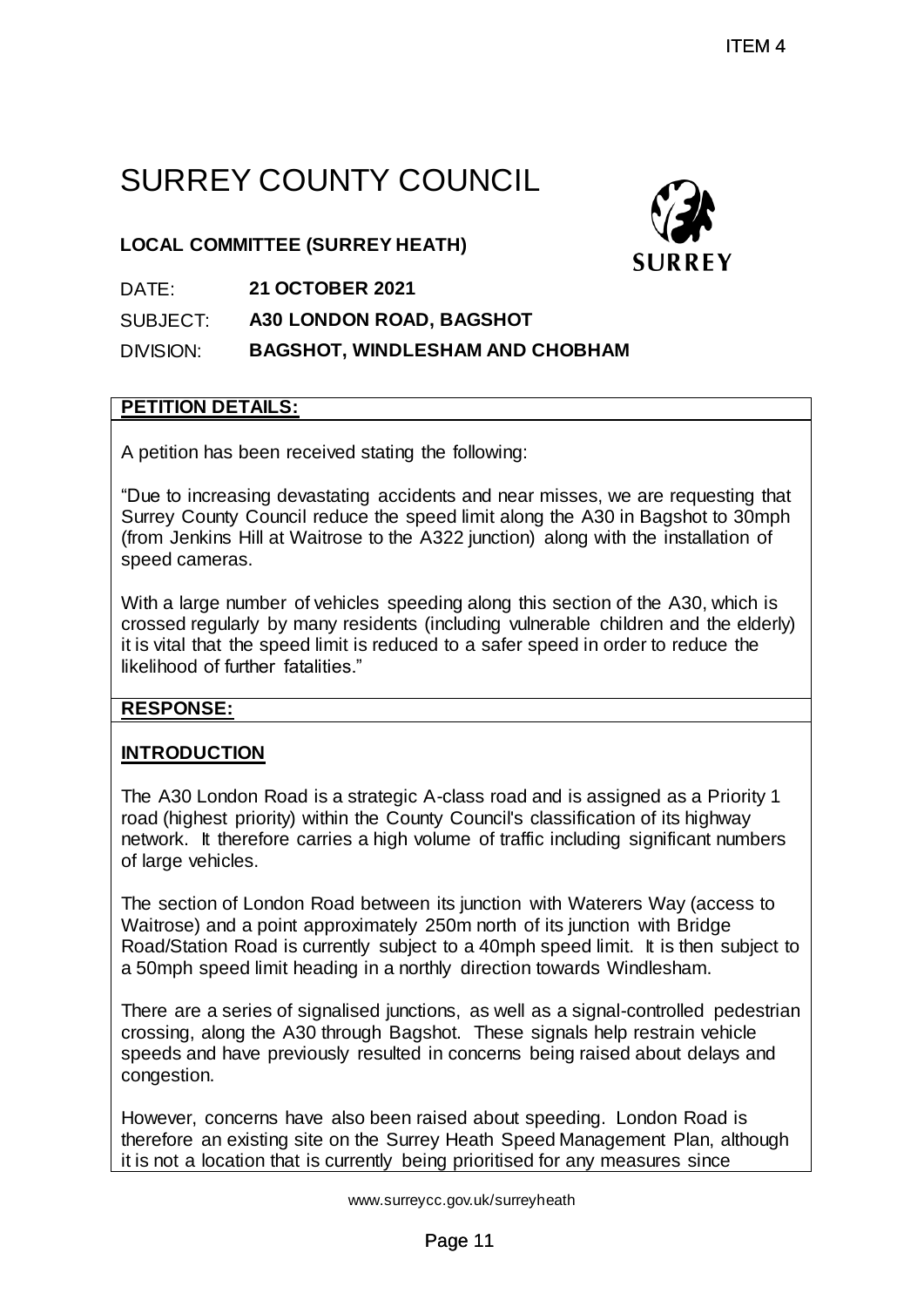previous speed surveys have indicated a good level of compliance with the speed (see below data).

## **SPEED DATA**

A speed survey was undertaken in London Road from 26 September to 3 October in 2014 between its junctions with Bridge Road and the High Street (near the site of the former Jack's Fish and Chip restaurant). The survey recorded an average mean speed of 32mph and an 85th percentile speed of 41mph (this is the speed at which 85% of traffic is travelling at or below). ITEM 4<br>evious speed surveys have indicated a good<br>evious speed surveys have indicated a good<br>evielbew data).<br>The shave in the strain in London Roman and the former Jack's Fish and Chip restaurant).<br>the former Jack's Fish a

A further speed survey was undertaken more recently from 5 to 10 November 2019 between the junctions with Yaverland Drive and the High Street. This survey also recorded an average mean speed of 32mph and an 85th percentile speed of 41mph.

Both surveys indicate a good general level of compliance with the existing 40mph speed limit.

## **SAFETY RECORD**

Personal injury collision records have been examined for the length of London Road between (and including) its junctions with Waterers Way and the A322 for the 3-year period between 1 July 2018 and 30 June 2021 (latest available data).

Over this period there have been 16 personal injury collisions. 13 of the collisions resulted in slight injuries, 2 of the collisions resulted in serious injuries and one of the collisions resulted in a fatality.

8 of the collisions occurred at, or near, the signal-controlled junction with Waterers Way and 3 occurred at the signal-controlled junction with Yaverland Drive.

The fatal collision involved a pedestrian and occurred whilst temporary traffic management was in place at the site of the collision. The initial information about the circumstances suggest that excessive speed was not a contributory factor. However, the cause(s) of the collision cannot be confirmed at present since a detailed Police investigation into the collision is still ongoing.

Excessive or inappropriate speed was not recorded by the Police as a contributory factor in any of the other collisions.

## **OPTIONS - SPEED REDUCING MEAURES**

The petition requests the introduction of a 30mph speed limit and speed enforcement cameras. Comments are provided below about each of these suggestions and about alternative speed reducing measures:

www.surreycc.gov.uk/surreyheath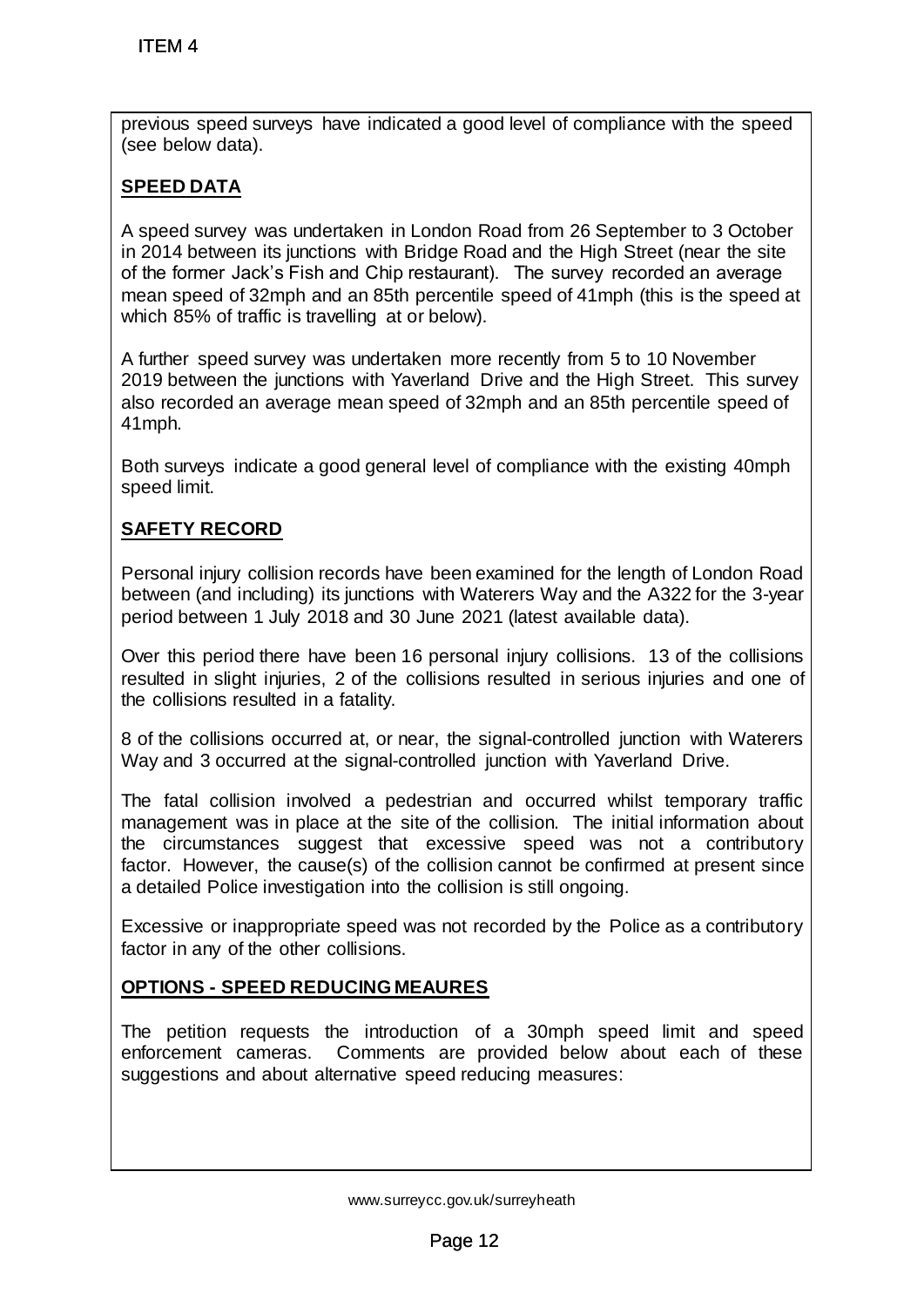#### **(a) Introduce reduced speed limit**

The County Council's policy on setting speed limits aims to set speed limits that are successful in managing vehicle speeds and are appropriate for the main function of the road.

The policy requires that a speed limit assessment is undertaken if a change in speed limit is being considered. As part of the assessment process several factors are considered to determine whether a change in speed limit is appropriate. These include existing vehicle speeds and the views of Surrey Police (who are responsible for enforcing speed limits).

The policy notes that lowering a speed limit on its own will not necessarily reduce vehicle speeds. This is because motorists determine their speed based on the character of the road and conditions at the time. If a speed limit is set much lower than prevailing vehicle speeds, it is likely to be widely disregarded. As such, it would have little value in improving road safety. Furthermore, introducing unrealistic speed limits could also undermine the effectiveness of speed limits more generally.

The policy therefore includes a series of thresholds (based on average mean vehicle speeds) for speed limits for different characters of roads. If the measured existing average mean speeds for a road are below the threshold for a particular speed limit then the introduction of this limit can be considered with signing only. If the measured average mean speed is above the threshold then a reduction in speed could still potentially be considered but appropriate supporting engineering measures would be required.

Where measured average mean speeds are below the threshold for a lower speed limit it does not automatically mean that the speed limit should be reduced. There are other factors that also need to be considered, and the desire for lower speeds must be balanced against the position of the road within the County Council's Strategic Priority Network and the need to ensure consistency in speed limits and reasonable journey times.

It should also be noted that London Road currently has speed limit repeater signs at regular intervals to remind drivers of the existing speed limit. However, if a 30mph speed limit were introduced there would be no repeater signs (repeater signs are not permitted in roads which have a 30mph speed limit and a system of street lighting). The character of London Road means it may not give the impression of being a 30mph road to some drivers. This could lead to confusion over the speed limit and speeds could potentially increase (a situation that has occurred previously when speed limits have been reduced in roads of similar character). ITEM 4<br>g speed limits aims to set speed limits that<br>peeds and are appropriate for the main<br>assessment is undertaken if a change in<br>a change in speed limit is appropriate.<br>a change in speed limit is appropriate.<br>a change in

#### **(b) Traffic Calming Measures**

Traffic calming measures, such as speed tables or speed cushions, can potentially be installed in roads with street lighting and a speed limit of 30mph or less. However, the introduction of such measures would not generally be considered as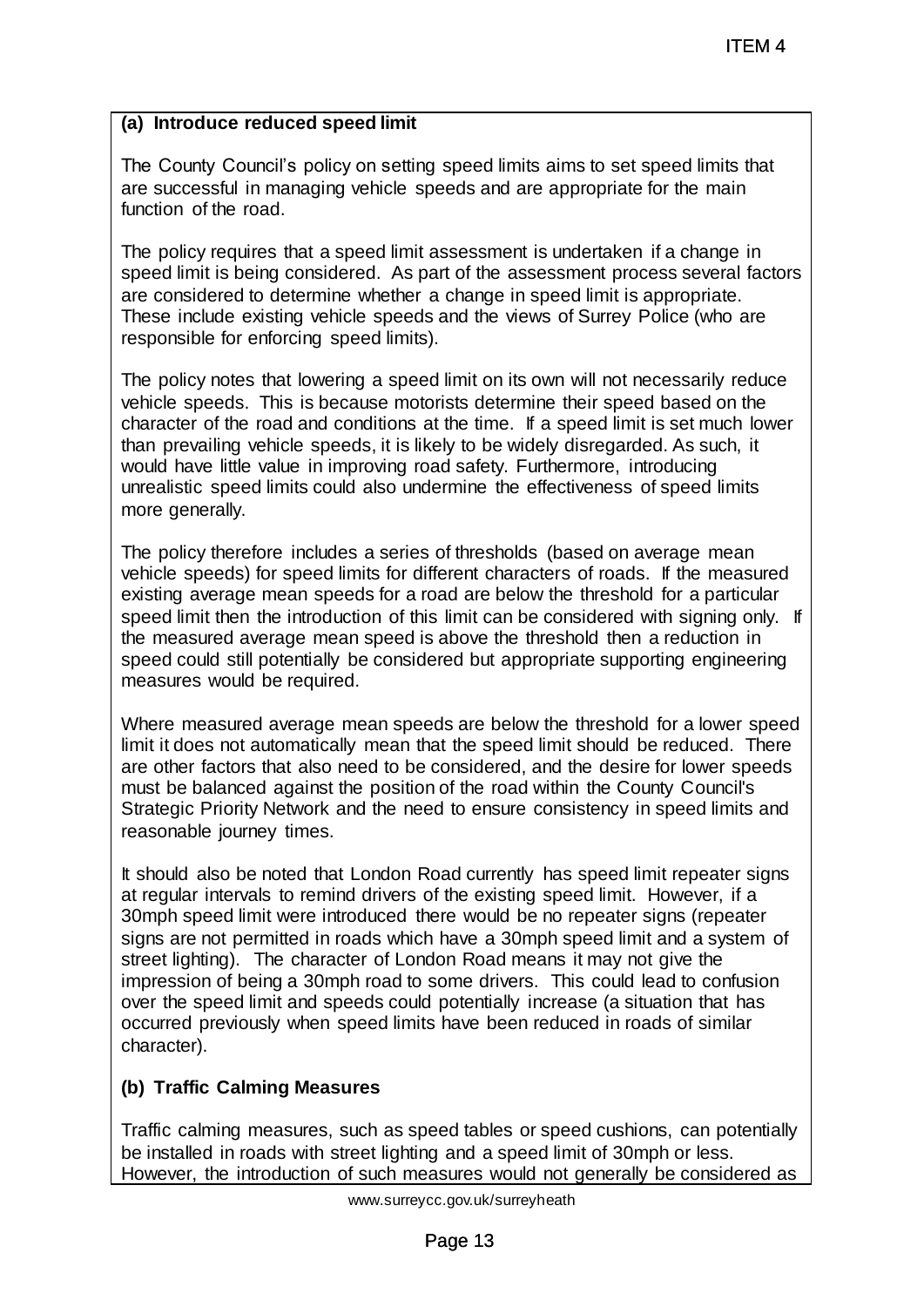appropriate for busy strategic A-class road such as London Road. This is because they may lead to traffic diverting onto other less suitable lower-class local roads. In addition, there is an increased risk of residents suffering problems with noise and vibration due to the significant volumes of large vehicles that use such roads.

### **(c) Permanent Spot Speed Camera or Average Speed Cameras**

The introduction of permanent speed cameras in Surrey has historically been prioritised at casualty hotspots where speeds have been confirmed to be excessive.

However, a new policy on the use of safety cameras in Surrey has recently been introduced. This expands the use of average speed cameras and spot speed cameras in Surrey beyond only being deployed at the worst casualty hotspots.

The new policy enables speed enforcement cameras to be introduced at two categories of sites: "core casualty reduction safety camera sites" and "community concern safety camera sites".

Surrey's Safer Roads Partnership will prioritise their central funding towards "core casualty reduction sites" with the greatest potential for reducing casualties. These will be selected using a points-based system which will continue to prioritise casualty hotspots where excessive speed is a problem.

Speed enforcement cameras will also be considered for "community concern" sites. These are sites where there is a lower level of collisions, but where speeding traffic is a major concern of the local community. Funding for these sites will not ordinarily be provided from the central budget of the Safer Roads Partnership. An alternative source of funding will therefore need to be secured prior to any implementation. This might be from the budgets allocated to local county councillors for highway improvements, Community Infrastructure Levy funds, or as part of major schemes for example. ITEM 4<br>propriate for busy strategic A-class road supportate for busy strategic A-class road subsy may lead to traffic diverting onto other lest addition, there is an increased risk of resided vibration due to the significa

As with core casualty reduction sites, new community concern sites will only be considered at locations where surveys confirm speeding is a problem and only as a last resort after engineering solutions to manage speeds have been considered first.

In response to the petition's suggestion of introducing a reduced speed limit and speed enforcement cameras, it should be noted that speed enforcement cameras would not be introduced at the same time as a new lower speed limit. New speed limits introduced in compliance with the county's speed limit policy should be successful on their own. However, in accordance with the county council's speed limit policy, an assessment would be undertaken following the introduction of a new speed limit to determine whether it has been successful.

If the scheme has not been successful, then it would be necessary to consider whether any further engineering measures may be possible to encourage greater compliance with the new speed limit. An alternative could be to remove the new lower speed limit and return to the original or different, higher speed limit.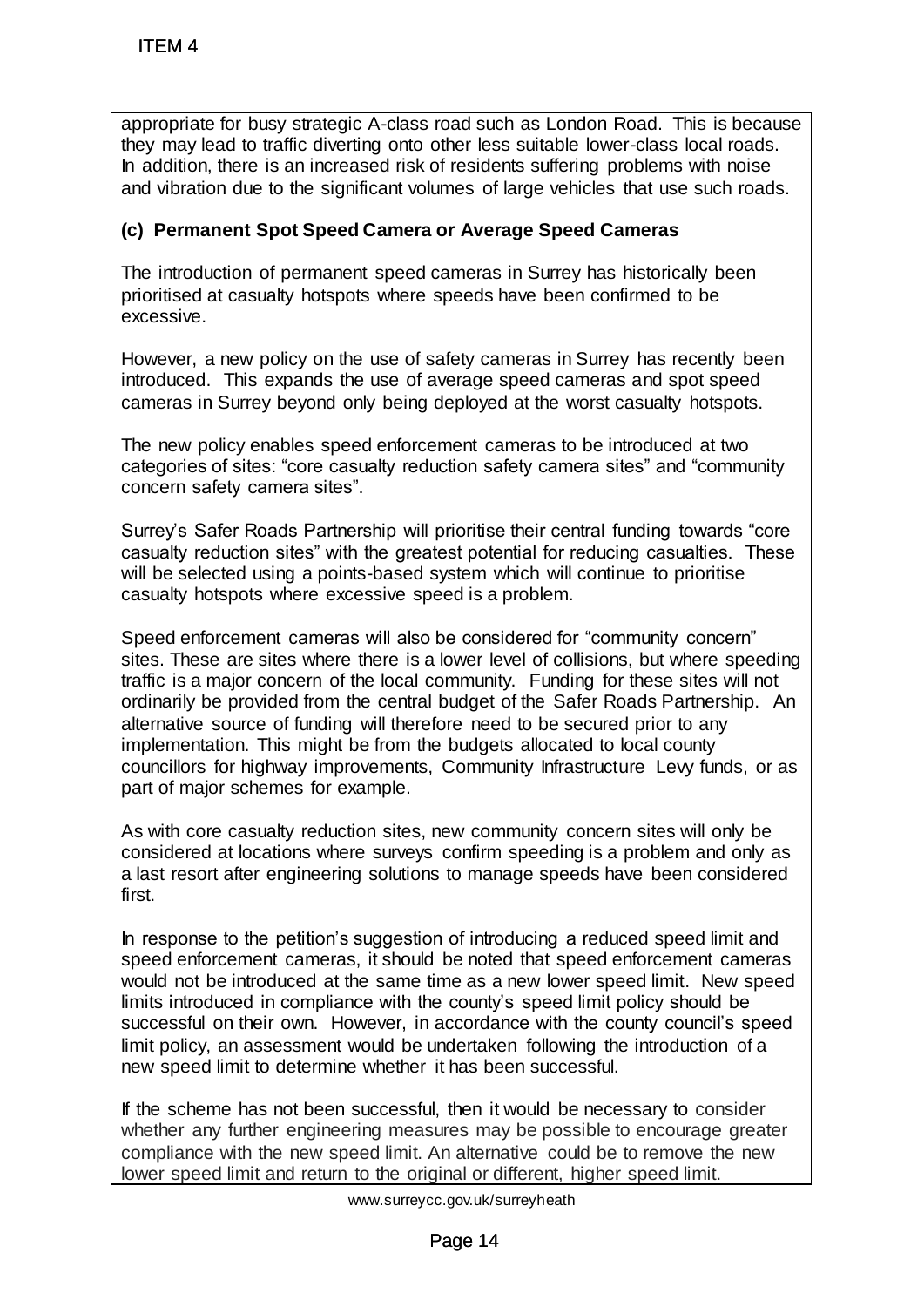#### **(d) Mobile speed enforcement**

Surrey Police target a number of sites around Surrey for speed enforcement using mobile camera equipment. These are locations that are included on the speed management plans for each of the Boroughs and Districts and have been identified as priority sites after the results of speed surveys have indicated a poor level of compliance with the speed limit. As outlined above, the A30 London Road in Bagshot is included on the Surrey Heath speed management plan. However, it is not currently being targeted for mobile speed enforcement since speed surveys previously undertaken have indicated a relatively good level of compliance with the existing 40mph speed limit. ITEM 4<br>a socured Surey for speed enforcement usin<br>e locations that are included on the speed<br>oroughs and Districts and have been<br>list. As outlined above, the A30 London Roa<br>hit. As outlined above, the A30 London Roa<br>bite s

#### **(e) Vehicle Activated Signs (VAS)**

The installation of VAS can help encourage improved driver compliance with the speed limit. However, such signs are used sparingly since overuse could potentially undermine their effectiveness. The installation of VAS would therefore only generally be considered at sites identified as having a significant problem with excessive speed (or a safety problem where VAS are being installed to warn of a specific hazard such as a bend or a junction).

#### **FURTHER ASSESSMENT**

The effects of the pandemic have had a significant impact on traffic flows resulting in temporary atypical conditions. However, traffic conditions have begun to return to more normal levels during recent months, and a series of speed surveys are to be undertaken along the A30 London Road between its junctions with Waterers Way and the A322. These surveys are due to take place in the next 4 weeks.

The results of the surveys will provide up to date information about vehicle speeds. This will help to establish whether there is a problem with speeding and, if there is, over what sections of the road. It will also help assess whether the introduction of speed reducing measures should be considered and what type of measures are most appropriate.

#### **RECOMMENDATION**

The Local Committee is asked to note that:

(i) Previous speed surveys undertaken along the A30 London Road have indicated a generally good level of compliance with the existing 40mph speed limit through Bagshot. As such, it has not been identified as a priority site on the Surrey Heath Speed Management Plan and there are no existing proposals to introduce speed enforcement cameras or other alternative speed reducing measures. However, some of the speed data is now relatively old and it does not cover all sections of the A30 London Road through Bagshot.